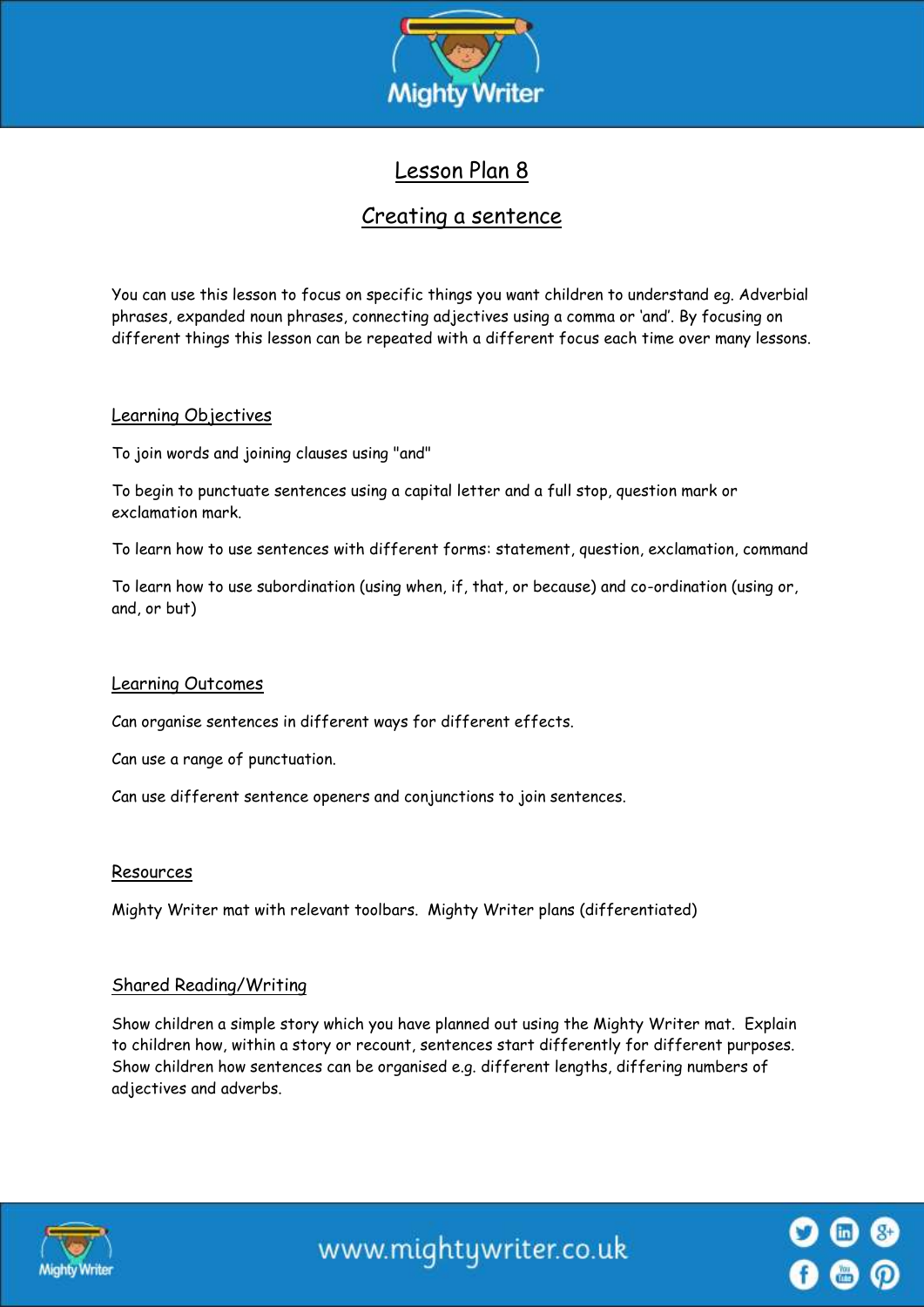

## Shared Sentence/ Word work

Display just one sentence mat on the main mat (it doesn't matter what colour it is) Explain to children that you are going to look at how a sentence can be organised in different ways to include different things and to create different effects. Look at all the symbols on the punctuation toolbar and check children are confident with what each symbol represents and the purpose of different types of punctuation.

Select a sentence starter, images and punctuation to create a simple sentence. Ask children to read it with you. Show children how you can include more detail by;

-adding an adjective

-separating two adjectives with a comma

-joining two adjectives with 'and'

-adding a verb

-adding an adverb

-adding a face to represent an emotion

Show children how a sentence can be rearranged. Practically model to children how this can be done and allow them the opportunity to experiment.

For example;

The cat ran out of the door because it was scared.

The cat was scared so it ran out of the door

The scared cat ran out of the door.

Out of the door the scared cat ran.

Talk with children about which sentence sounds most effective and why they are all suitable for different purposes. Model the process of thinking out loud about word choices and sentence organisation so that when children are working independently they do the same. Create an environment in which children enjoy experimenting with language.



www.mightywriter.co.uk